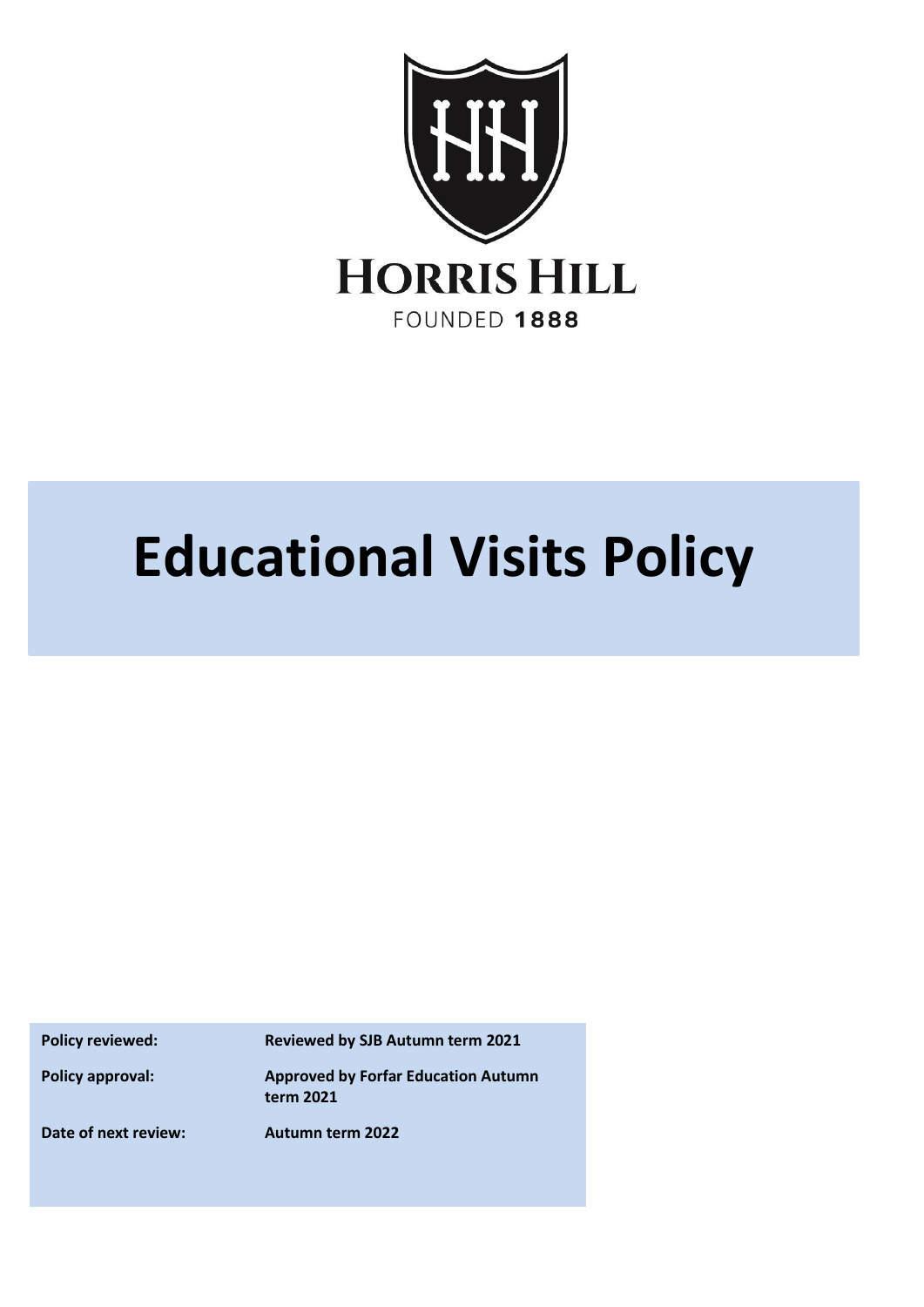## **Educational Visits Policy**

Well planned and executed educational visits provide our pupils with valuable experiences which enhance their time at Horris Hill. School visits are seen as an integral part to the academic and wider curriculum.

#### **Covid-19**

The Group Leader for any trip must ensure that any trip complies with Covid-19 government guidance on social distancing, personal hygiene and appropriate cleaning of any transport used. Residential and foreign trips will only take place when guidance suggests it is safe to do so, and when our own risk assessments make this sensible. Non-residential trips will go ahead within government guidelines but may be postponed or cancelled if appropriate due to local or national restrictions.

#### **Purpose**

This policy aims to assist and inform those organising/leading trips and to ensure that visits are wellplanned with significant risks identified and managed.

Educational Visits can provide stimulus and support to work being covered as part of the school's academic curriculum. It may be that a visit provides an effective stimulus at the start of a unit of work; alternatively teachers may decide to use an educational visit at any time during a project to enhance and support the topics being covered in class. Weekend visits for boarders are also integral to the life of the school and they enhance the boarding experience. Wherever or whatever the venue, teachers should ensure that the educational and welfare benefits to the children are maximised.

The Educational Visits Co-ordinator (EVC) will be responsible for the implementation of the policy in conjunction with the Headmaster.

The EVC at Horris Hill is: Felix Beardmore-Gray.

#### **The Role of the EVC**

The EVC will:

- support the Headmaster in the process of approving visits
- ensure, as far as is possible, that there is an even spread of visits through the age ranges
- that any pupil with specific needs is not disadvantaged
- help staff in organising and preparing the visits

#### **Guidelines**

The organisation of any visit is crucial to its success. With proper organisation and control, a visit should provide a rich, learning experience for the pupils.

The following guidelines support the planning and implementation of educational visits organised at School.

#### **Trip Organisers**

Staff organising a trip should ensure:

- that there is a suitable Group Leader
- that all necessary actions, assessments and requirements have been completed before the visit begins
- the risk assessment is complete and submitted to the EVC (Felix Beardmore-Gray) through the Evolve procedure and that the trip has been signed off by Steve Bailey as Headmaster, or by the Headmaster and the local authority in the case of those trips specified as 'adventurous'
- the Group Leader has experience in supervising and controlling the age groups going on the visit and will organise the group effectively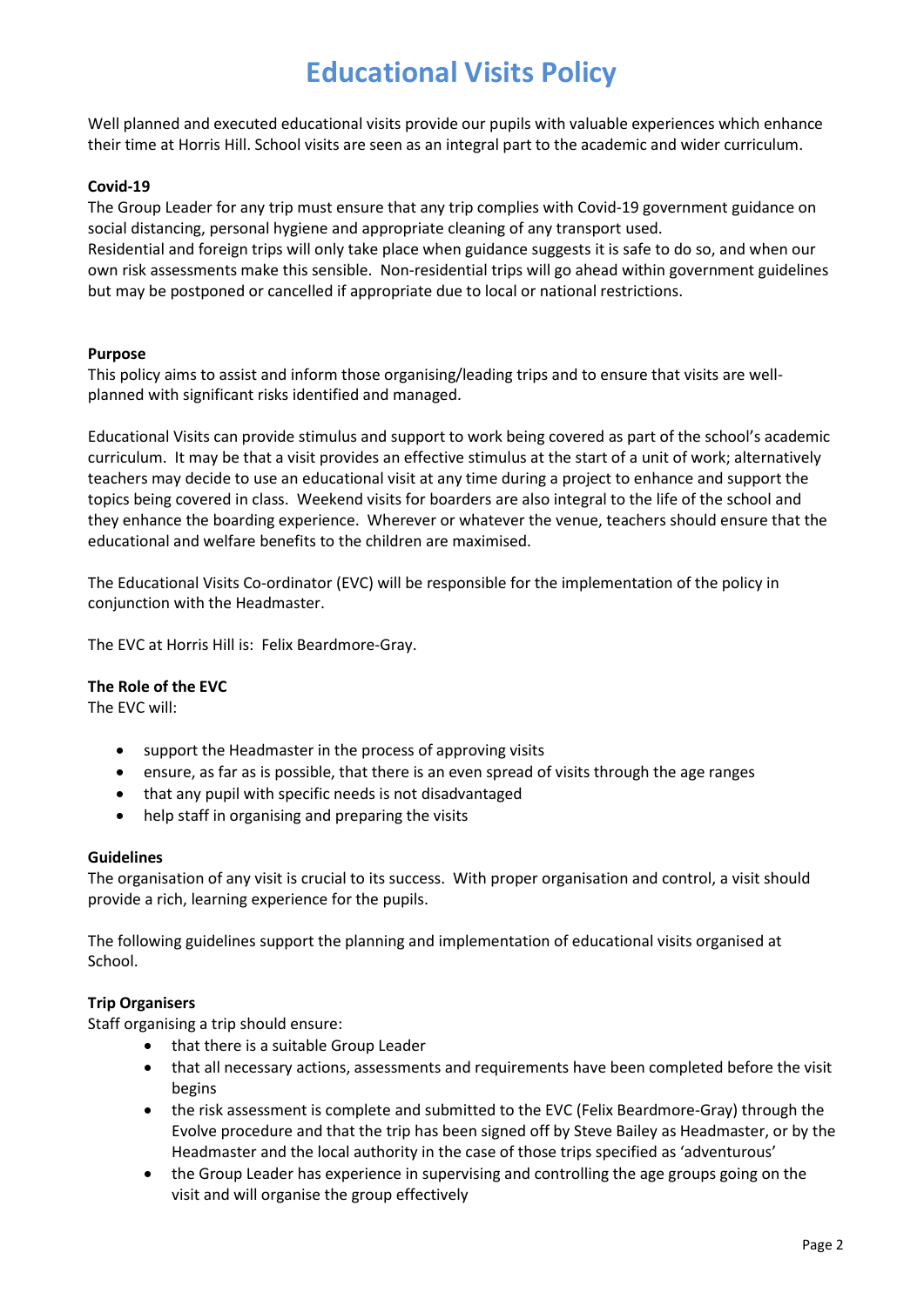- the group leader has relevant skills, qualifications and experience if acting as an instructor and that all supervisors on the visit are appropriate people to supervise children and have appropriate clearance;
- parents have given written permission with regard to trips with a significant cost implication. Parents should be made aware of the details of the cost plus the activity
- arrangements have been made for all the medical needs and any relevant specific needs of the pupils on the trip such as catering
- the mode of travel is appropriate and that the school's minibus booking sheet is used if that transport is required so as to avoid double booking. If using the School's minibuses all children under 135cm in height must use a booster seat (a stock of booster seats is kept in the Lower School)
- travel times out and back are known
- that centres delivering any adventurous activity have a licence to do so
- they have the address and phone number of the visit's venue and have a contact name
- that the names of all the adults and pupils in the travelling group are published on the trip form as well as at least two emergency contact numbers within school and that a comprehensive pack containing all information relating to the trip is left with the Headmaster before the trip departs. Organisers must ensure that any late changes to participants taking part on the trip must be reflected in the trip paperwork and on Evolve.

#### **Group Leader, if not the organiser**

One teacher, the Group Leader, is responsible overall for the supervision and conduct of the visit. The Group Leader has a duty under common law to take care of the pupils in a way that a prudent parent would their own child.

The Group Leader should:

- appoint a deputy in case the leader is absent
- be able to control and lead pupils of the relevant age range
- be suitably qualified if instructing an activity and be conversant in the good practice for that activity if not
- fully aware of the details contained within the trip forms and the risk assessment, planning and preparation of the visit
- have regard to the health and safety of the group at all times
- know all the pupils proposed for the visit to assess their suitability
- observe the guidance set out for teachers and other adults below
- ensure that pupils understand their responsibilities (see responsibilities of pupils below)

#### **Other staff and adults involved in a visit**

Staff/ other adults on the visit must:

- do their best to ensure the health and safety of everyone in the group
- care for each individual pupil as any reasonable parent would
- follow the instructions of the leader and help with control and discipline. Non-staff members should generally not have sole charge of pupils except where risks to health and safety are minimal
- consider stopping the visit or the activity if they think the risk to the health or safety of the pupils in their charge is unacceptable

#### **Responsibilities of pupils**

The Group Leader should make it clear to pupils that they must:

- not take unnecessary risks;
- follow the instructions of the leader and other adults;
- dress and behave sensibly and responsibly;
- look out for anything that might hurt or threaten anyone in the group and tell the group leader about it;
- should not undertake any task that they fear or that they think will be dangerous.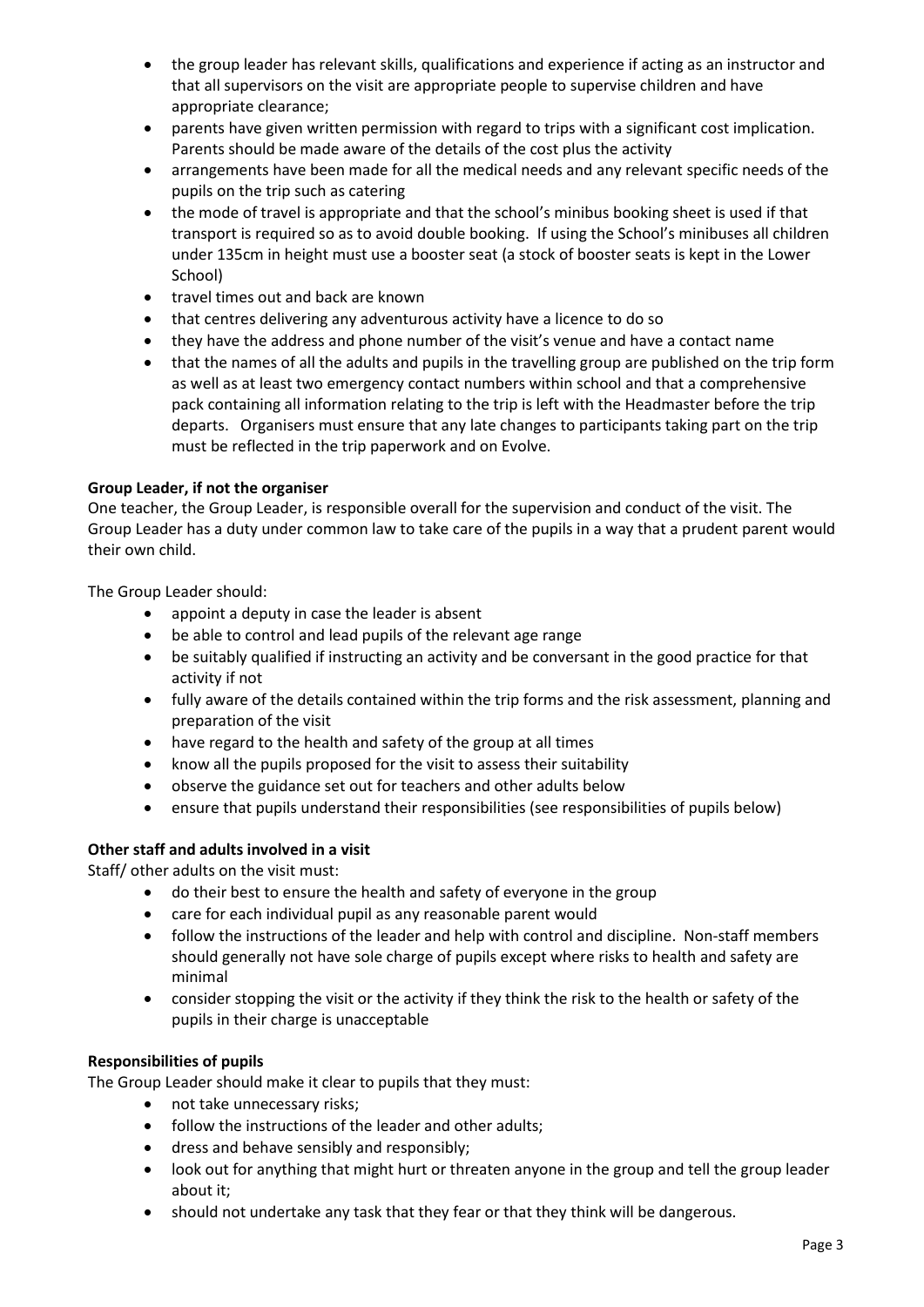Any pupils whose behaviour leading up to the visit may be considered to be a danger to themselves or to the group, or compromise its smooth running, may be stopped from going on the visit. The curricular aims of the visit for these pupils should be fulfilled in other ways.

#### **Parents**

The Group Leader should ensure that parents are given information about cost details of any visit where relevant and are given detailed information about residential visits such as those abroad School will seek consent for:

- visits involving a cost implication
- adventure activities;
- visits abroad;
- other residential visits.

#### **Planning off-site visits**

Whether the visit is to a local park, museum, swimming pool, or includes a residential stay, it is essential that careful planning takes place. This involves considering the dangers and difficulties which may arise and making plans to avoid or mitigate them.

The Headmaster is responsible for the final approval of all off-site visits. In practice, the detailed planning is delegated to the organiser of the visit or the Group Leader, and subsequent checking and submitting via the EVC.

#### **Risk Assessment**

A risk assessment should always be carried out before setting off on a visit, using the School's Risk Assessment Form. The risk assessment will decide the adult:child ratio for each visit. The risk assessment should include the following considerations:

- what are the risks?
- who is affected by them?
- what safety measures need to be in place to reduce risks to an acceptable level?
- what steps will be taken in an emergency?
- what is the acceptable ratio of adults to children for this visit? (See section on Supervision.)

The Group Leader and staff assisting should continually reassess the risks throughout the visit and take appropriate action if pupils are in danger.

The Group Leader should take the following factors into consideration when assessing the risks:

- the type of activity and the level at which it is being undertaken;
- the location;
- the competence, experience and qualifications of supervisory staff;
- the group members' age, competence, fitness and temperament;
- pupils with special educational or medical needs;
- the quality and suitability of available equipment;
- seasonal conditions, weather and timing.

#### **Exploratory visit**

Wherever possible the Group Leader should undertake an exploratory visit to:

- ensure that the venue is suitable to meet the aims and objectives of the school visit;
- assess potential areas and levels of risk;
- ensure that the venue can cater for the needs of the staff and pupils in the group;
- ensure that the group leader is familiar with the area before taking a party of children.

If it is not feasible to carry out an exploratory visit, a minimum measure should be to contact the venue, seeking assurances about the venue's appropriateness for the visiting group.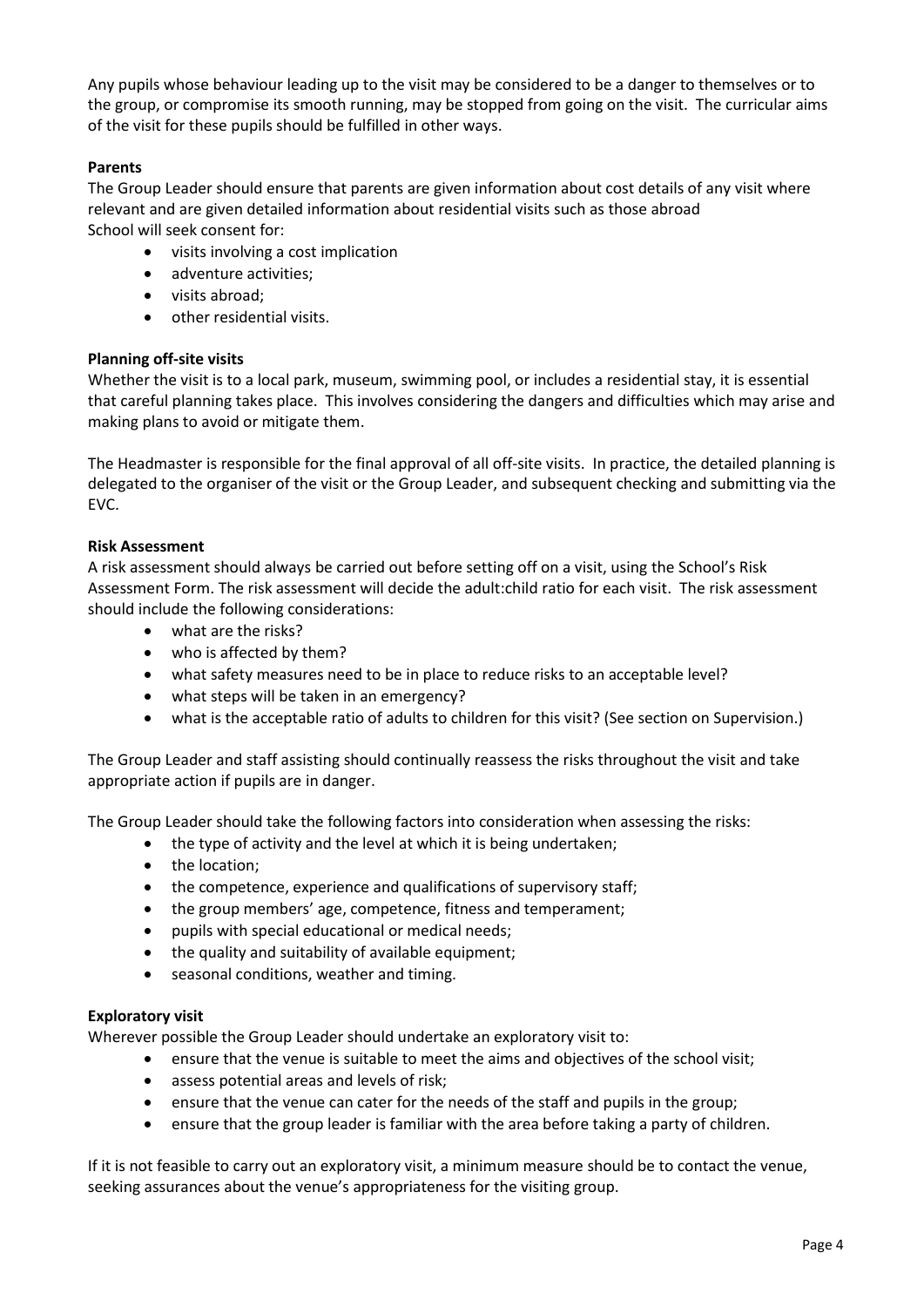#### **First Aid**

First Aid provision should be considered when assessing the risks of the visit. For adventurous activities, visits which involve overnight stays, or visits abroad it is sensible to have at least one trained first-aider in the group. The Group Leader should have a working knowledge of first aid and all adults in the group should know how to contact emergency services.

The minimum first-aid provision is:

- a suitably stocked first-aid box;
- a person appointed to be in charge of first-aid arrangements. At least one person who has a current paediatric first aid certificate must accompany children in the Early Years Foundation Stage (EYFS) Reception Class on outings.

#### **Supervision**

It is important to have a sufficient ratio of adult supervisors to pupils for any off-site visit. The factors to take into consideration include:

- age and ability of group;
- pupils with any specific needs
- nature of activities;
- experience of adults in off site supervision;
- duration and nature of the journey;
- type of any accommodation;
- competence of staff, both general and on specific activities.

There should always be enough supervisors to cope effectively with an emergency. When visits are to remote areas or involved hazardous activities, the risks may be greater and supervision levels should be set accordingly.

Regardless of any suggested ratios, each visit will be assessed individually through the school's risk assessment procedure for educational visits.

Where a high adult:pupil ratio is required, it is not always feasible to use school staff alone. Parents and/or volunteers with appropriate clearance may be used to supplement the supervision ratio. They should be carefully selected and ideally they should be well known to the school and the pupil group.

All adult supervisors, including school staff and parent helpers, must understand their roles and responsibilities at all times. In particular, all supervisors should be aware of any pupils who may require closer supervision, such as those with specific needs or those with behavioural difficulties. Staff retain responsibility for the group at all times.

For the protection of both adults and pupils, all adult supervisors should ensure that they are not alone in a one to one situation with a pupil.

#### **Transporting pupils**

On occasions volunteers support with the task of transporting children to visits and off-site activities arranged by the school. (This is in addition to any informal arrangements made directly between parents for after school clubs etc.)

In managing these arrangements the school will put in place measures to ensure the safety and welfare of pupils carried in volunteers' cars. This is based on guidance from the local authority and follows similar procedures for school staff using their cars on school business.

Where volunteers' cars are used on school activities the school will notify volunteers of their responsibilities for the safety of pupils, to maintain suitable insurance cover and to ensure their vehicle is roadworthy.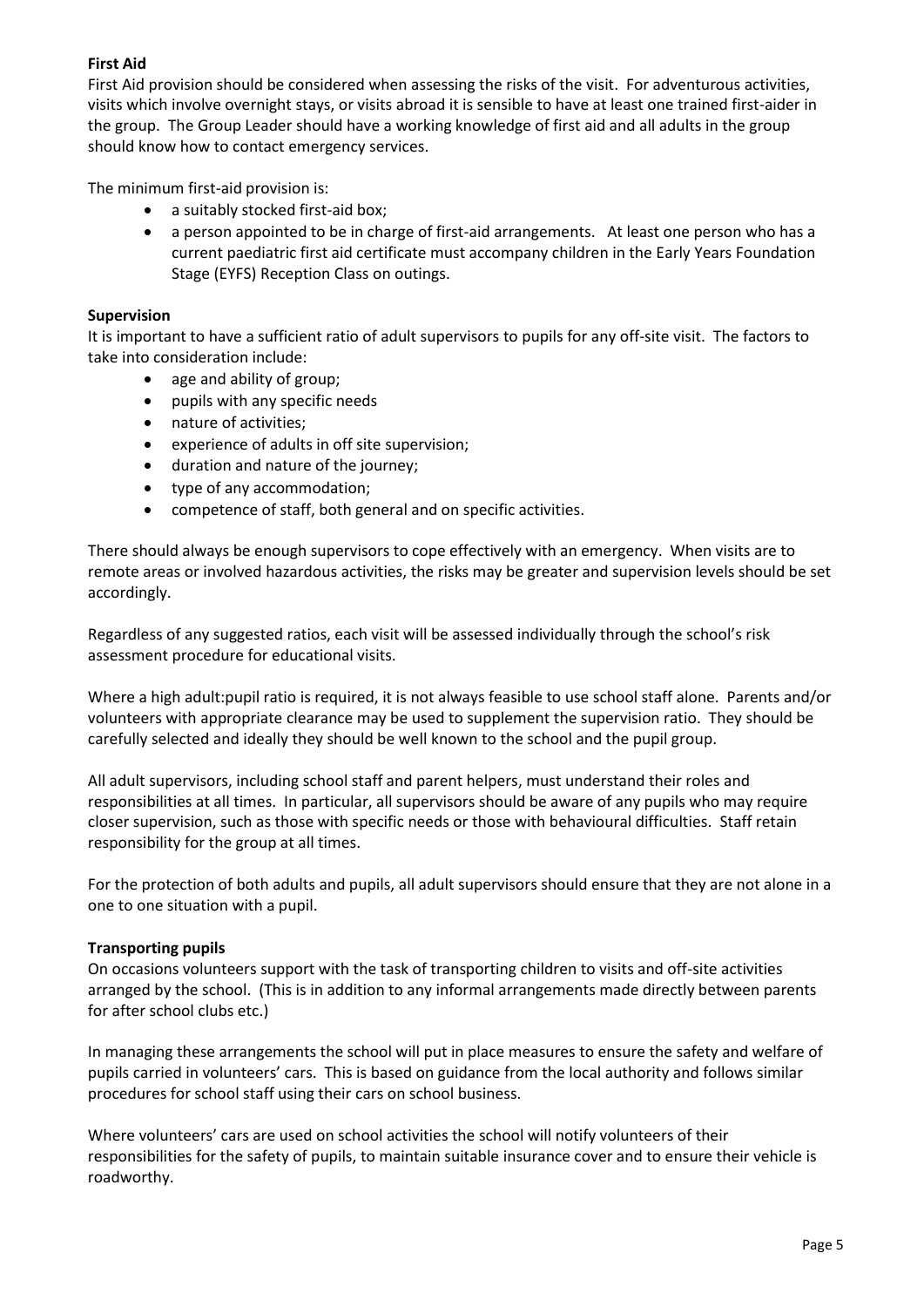#### **Adventurous Activities**

If the school is leading an adventure activity, such as canoeing, kayaking, wind surfing, sailing mountain biking or skiing to name but some, the school must ensure that the Group Leader and other supervisors are suitably qualified to lead and instruct the activity if the activities are not being undertaken by the staff from a centre. This must be done prior to the visit. As such, the trip form on Evolve should list the trip as 'Adventurous'. This means that the trip and the activities will be checked by the local authority and the authority will flag up any concerns. The Trip Organiser or Leader can ask the local authority to check on the suitability of a venue and whether it has the licence and qualifications to deliver the activity in question if outside staff are to be used.

In such cases, the Group Leader and any accompanying staff should be present in a supervisory capacity wherever possible.

Whatever the length and nature of the visit, regular head counting of pupils should take place. The Group Leader should establish rendezvous points and tell pupils what to do if they become separated from the party.

#### **Preparing Pupils**

Providing information and guidance to pupils is an important part of preparing for a school visit. Pupils should have a clear understanding about what is expected of them and what the visit will entail. Pupils must understand what standard of behaviour is expected of them and why rules must be followed. The lack of control and discipline can be a major contributory factor when accidents occur. Pupils should also be told about any potential dangers and how they should act to ensure their own and other's safety.

#### **Participation**

Pupils should be assessed to ensure that they are capable of undertaking the proposed activities. During the visit they should not be coerced into activities they fear.

Pupils whose behaviour is such that the Group Leader is concerned for their, or others' safety, should be withdrawn from the activity. On residential visits the group leader should consider whether such pupils will return home early.

#### **Information to pupils**

It is for the group leader to decide how to provide information, but they should be satisfied that the pupils understand key safety information. Pupils should understand:

- how to avoid specific dangers and why they should follow rules
- what standard of behaviour is expected from pupils
- who is responsible for the group
- what to do if approached by a stranger
- what to do if separated from the group
- emergency procedures
- rendezvous procedures

#### **Pupils with specific educational and medical needs**

Horris Hill is an inclusive school and will not exclude pupils with specific educational or medical needs from school visits. Every effort should be made to accommodate them whilst maintaining the safety of everyone on the visit. Special attention should be given to appropriate supervision ratios and additional safety measures may need to be addressed at the planning stage.

#### **Educational Visit Co-ordinator**

Felix Beardmore-Gray